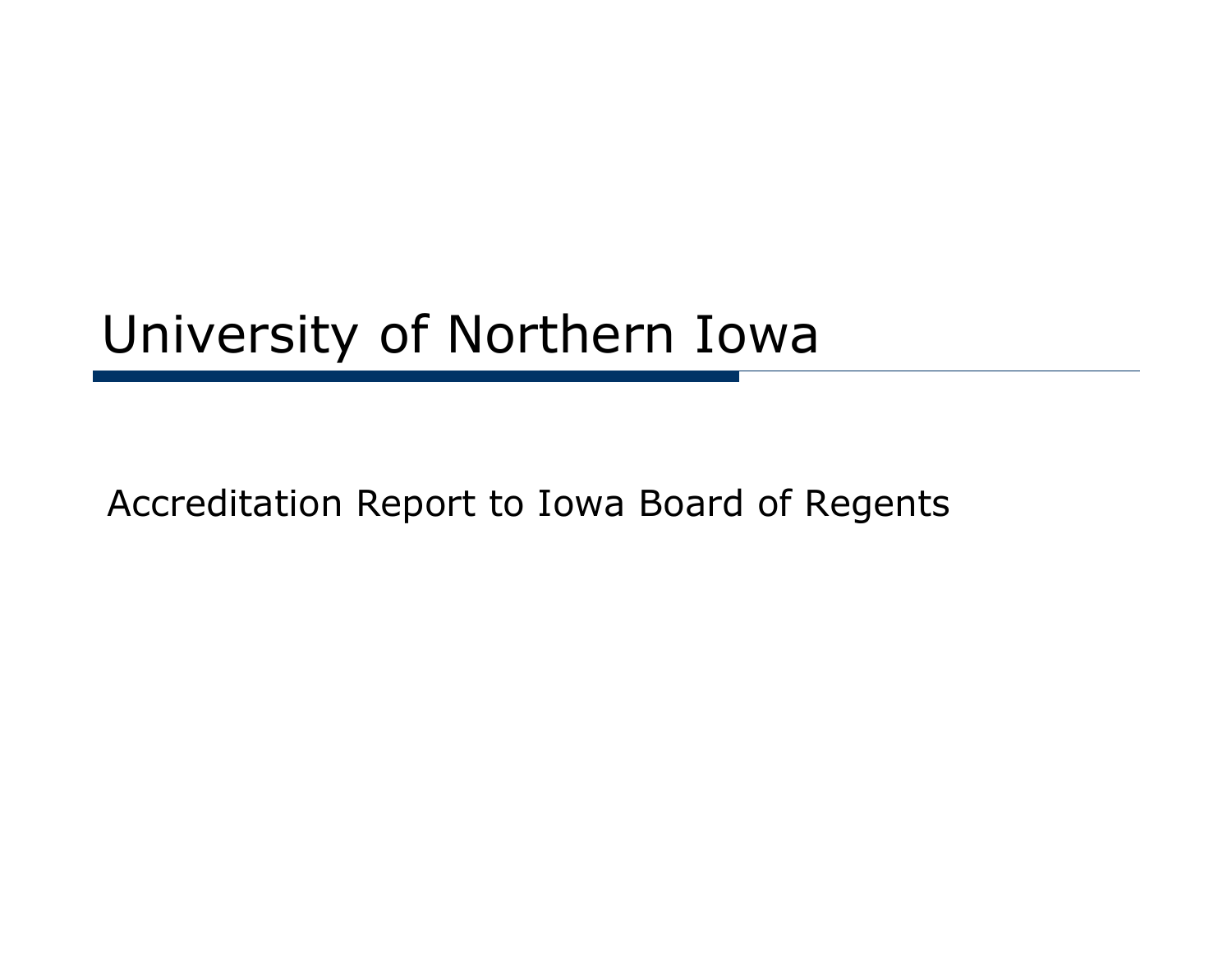# Agenda

- $\mathcal{L}_{\mathcal{A}}$ Overview of the Department of Technology
- $\mathcal{L}_{\text{max}}$ Accreditation Model & Process
- $\mathcal{L}_{\mathcal{A}}$ Overview of Programs Accredited
- $\overline{\phantom{a}}$ Graduates Employment Rate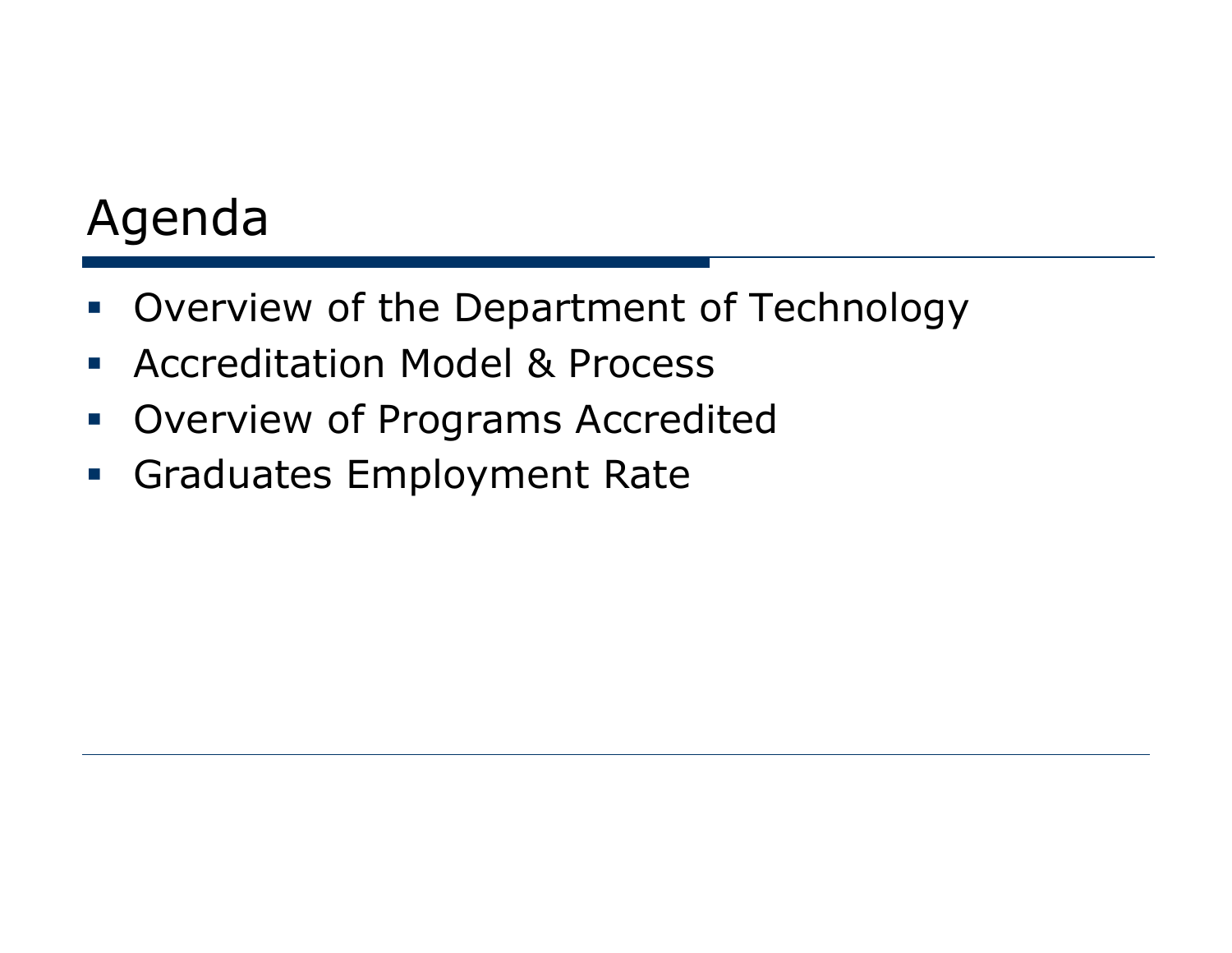# Department of Technology

- $\mathcal{L}_{\mathcal{A}}$ Industrial Technology Center
- $\blacksquare$ Building Area: 63,200 sq. ft.
- $\mathcal{L}_{\mathcal{A}}$ Instructional Faculty: 18
- $\mathcal{L}_{\mathcal{A}}$ Professional & Scientific: 5
- $\mathcal{L}_{\mathcal{A}}$ Merit Employees: 5



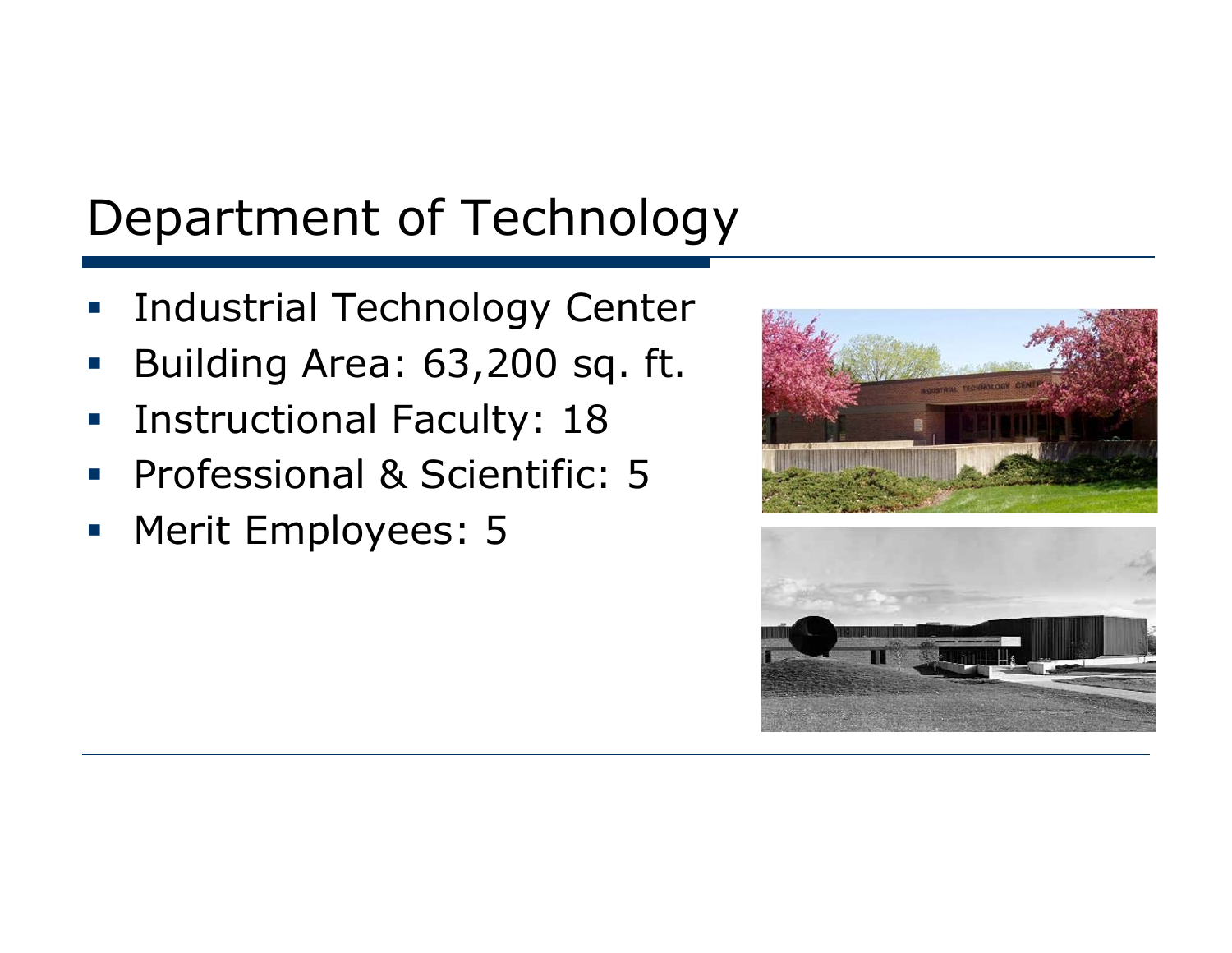# Definition of Technology

 $\mathcal{L}_{\mathcal{A}}$ "Industrial/Engineering Technology and Applied Engineering is a field of study designed to prepare technical and/or technical management-oriented professionals for employment in business, industry, education, and government" [ATMAE Accreditation Handbook, 2011; pp. 2].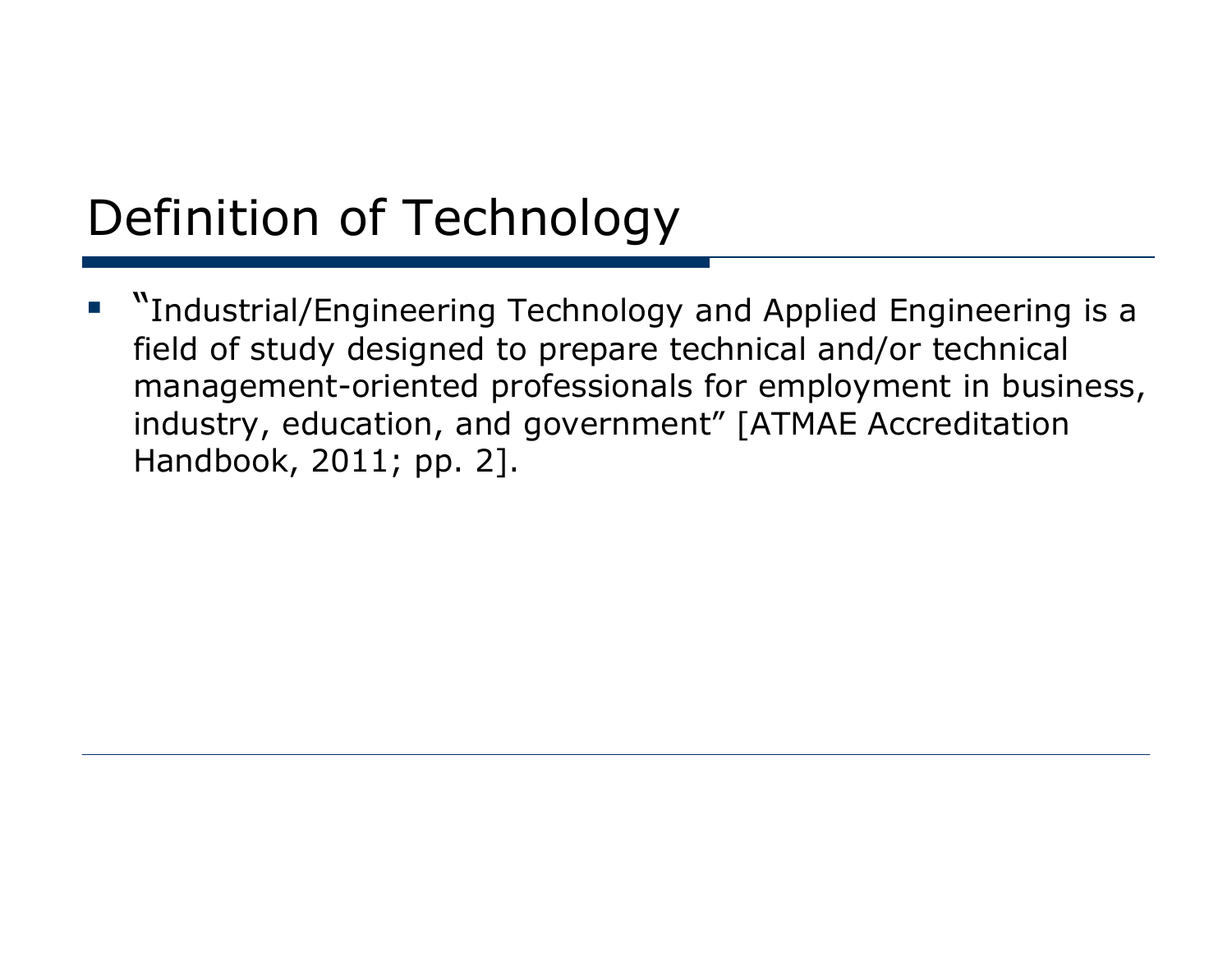# Department of Technology Mission

- $\mathcal{L}_{\mathcal{A}}$  The primary mission of the Department of Technology at the University of Northern Iowa is to prepare, at the undergraduate and graduate levels, leaders and managers with technological expertise who contribute to society through industry, education, business, civic, and government organizations.
- $\Box$  Additionally, the Department supports the university and the community at large through academic activities, service courses, research and professional involvement.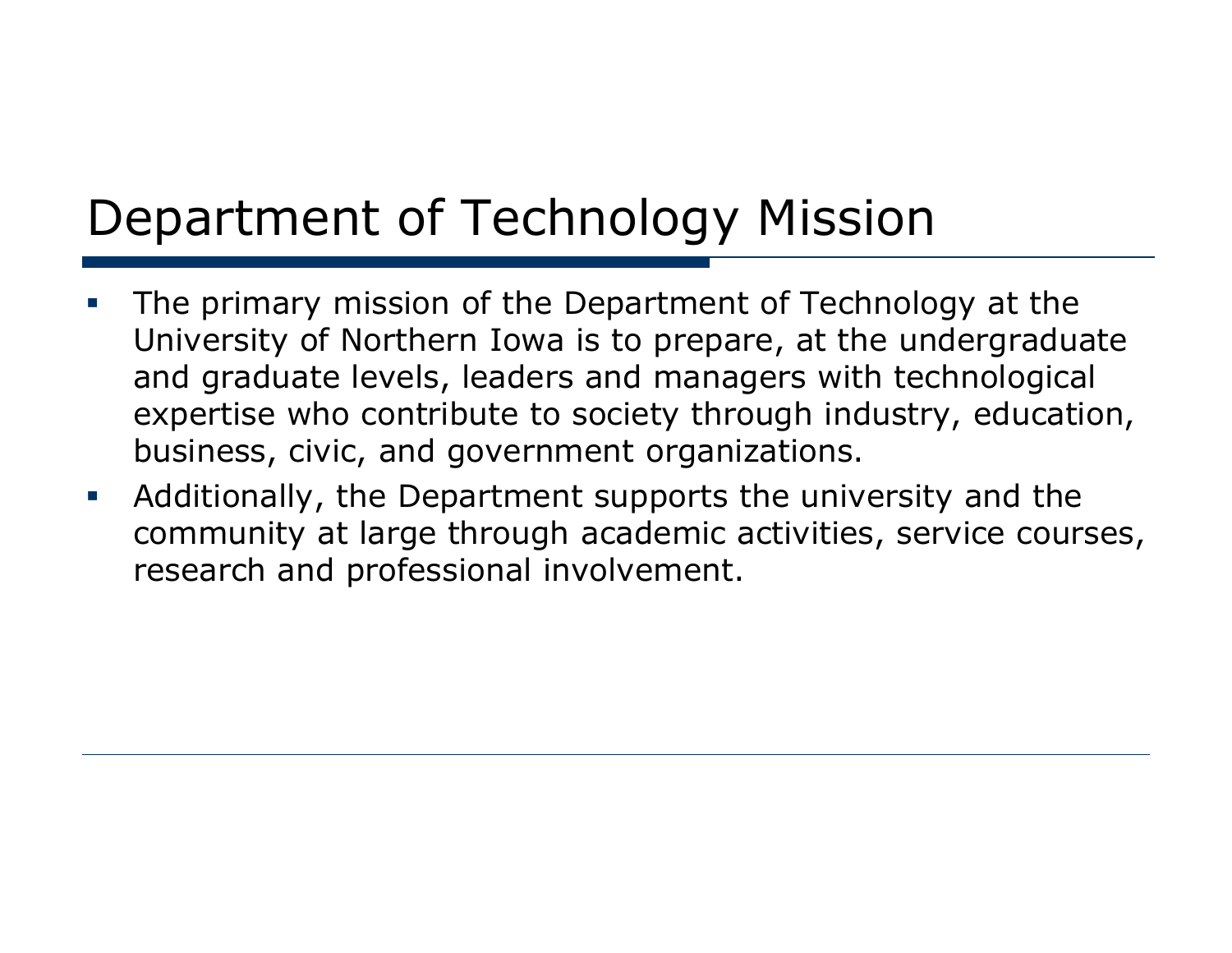# Scope, Size, and Demographics

- $\blacksquare$ ■ Graduate Degrees ( $\approx$ 53 students fall 2014)
	- -Doctor of Industrial Technology
	- -Master of Science in Technology
- Undergraduate Degrees (≈480 students fall 2014)
	- Bachelor of Arts
	- Bachelor of Science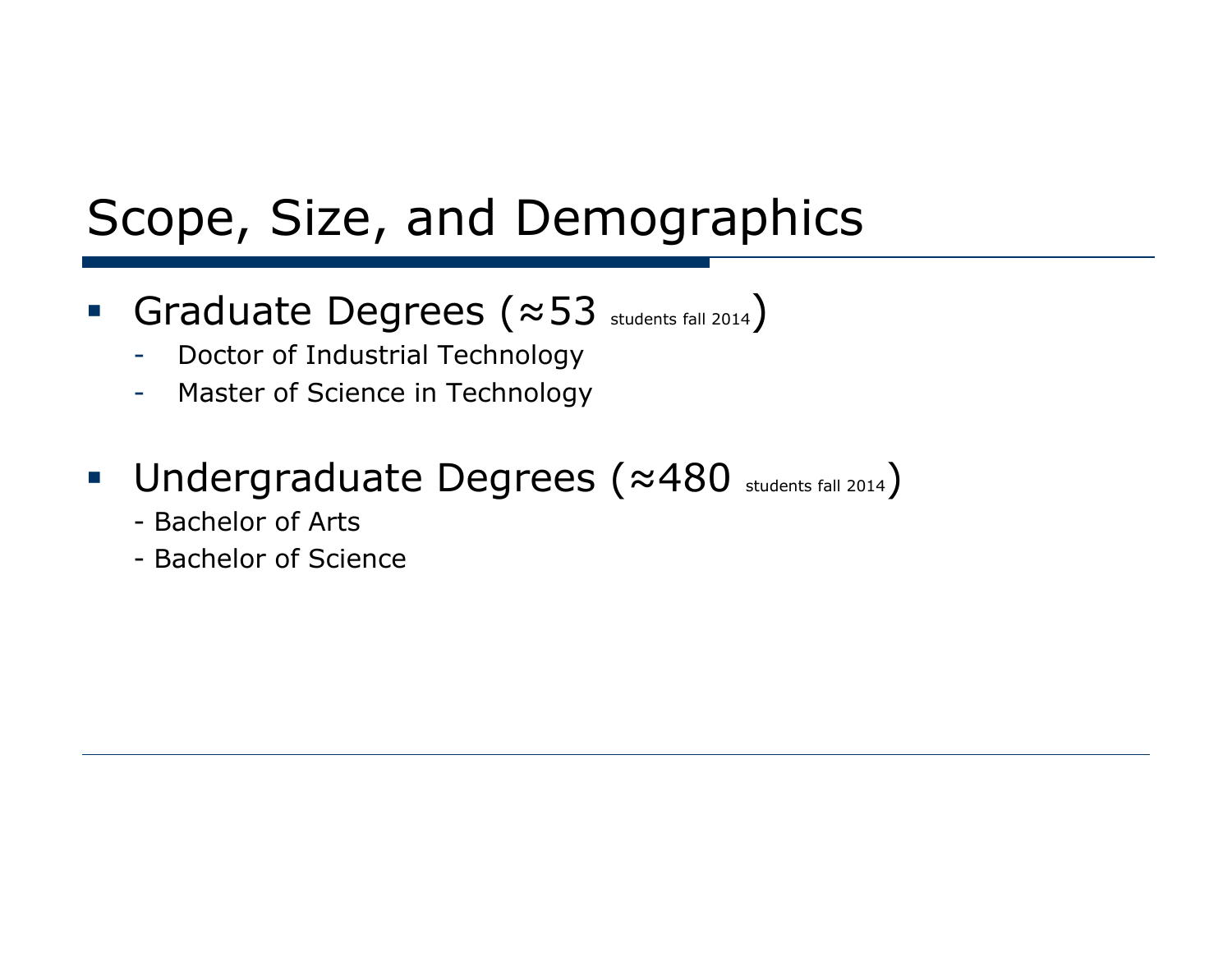# Scope, Size, and Demographics

- $\mathcal{L}_{\mathcal{A}}$ Undergraduate Degrees
- $\mathcal{L}^{\text{max}}$  Bachelor of Science (B.S)
	- -Construction Management
	- -Electrical Engineering Technology
	- -Manufacturing Technology
	- -Technology & Engineering Education

#### ■ Bachelor of Arts (B.A)

- -Graphic Technologies
- -Technology Management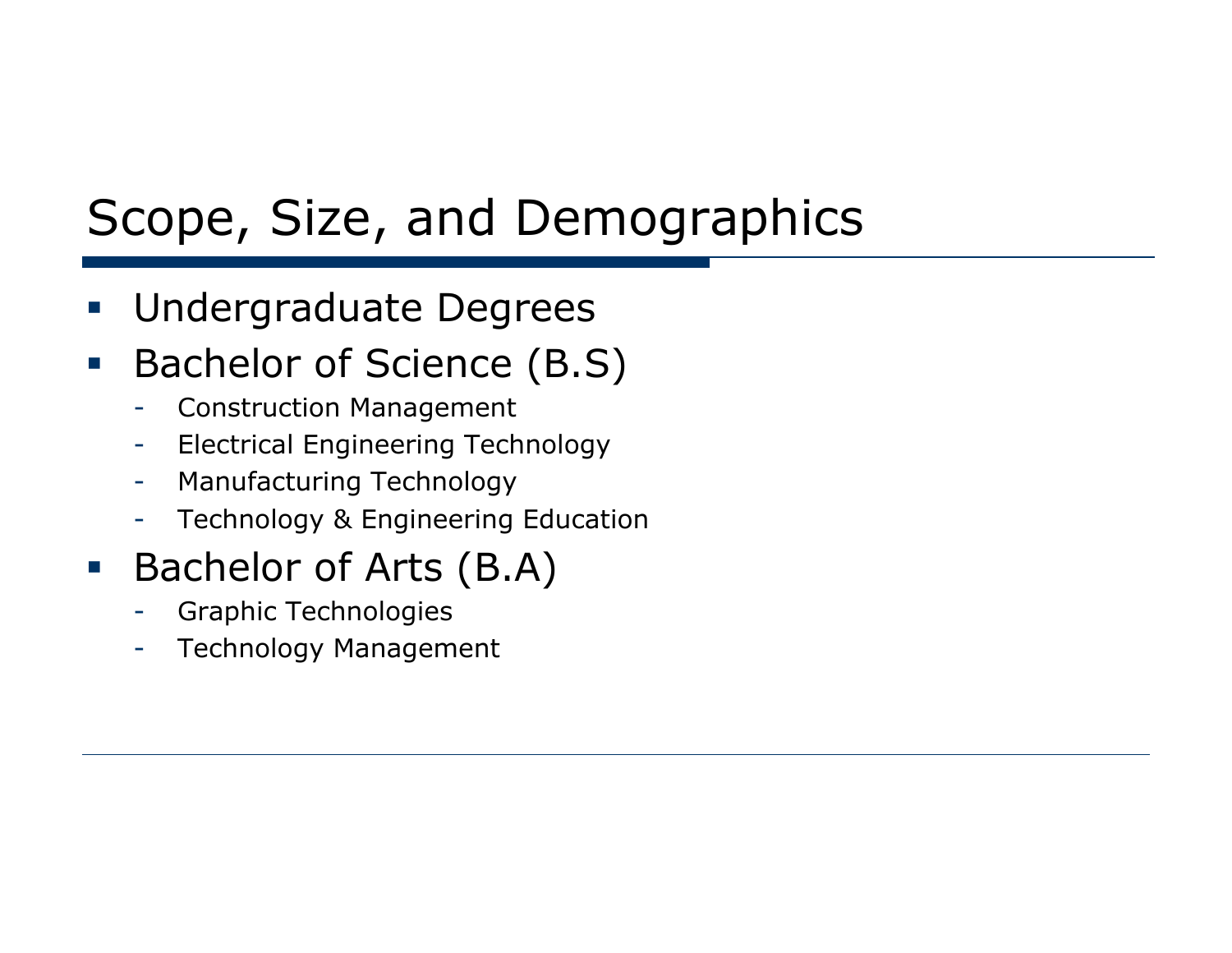# Accrediting Agencies

- $\mathcal{L}_{\mathcal{A}}$  The Association of Technology, Management, and Applied Engineering (ATMAE) \*.
- $\mathcal{L}_{\mathcal{A}}$ Foundry Education Foundation (FEF)
- $\mathcal{L}_{\mathcal{A}}$  The Accrediting Council for Collegiate Graphic Communications (ACCGC).

 $\mathcal{L}_{\mathcal{A}}$ \* Recognized by Council for Higher Education Accreditation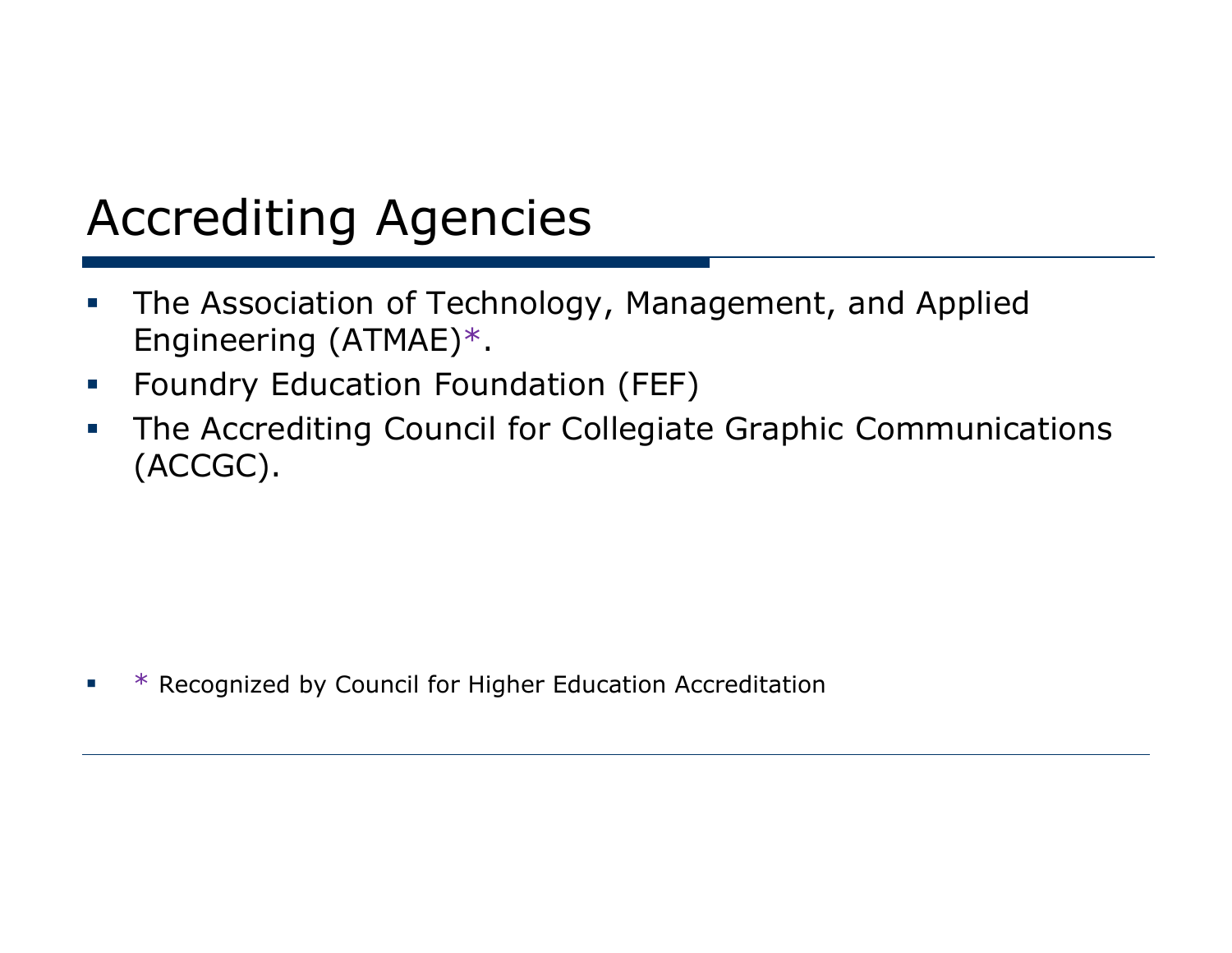#### Accreditation Model & Process

- $\mathcal{L}_{\mathcal{A}}$ Competency Based Accreditation.
- $\overline{\phantom{a}}$  Accreditation Process:
	- -Self Study
	- Onsite Visit
	- Initial report by visiting team
	- -Response to accreditation comments
	- Accreditation board review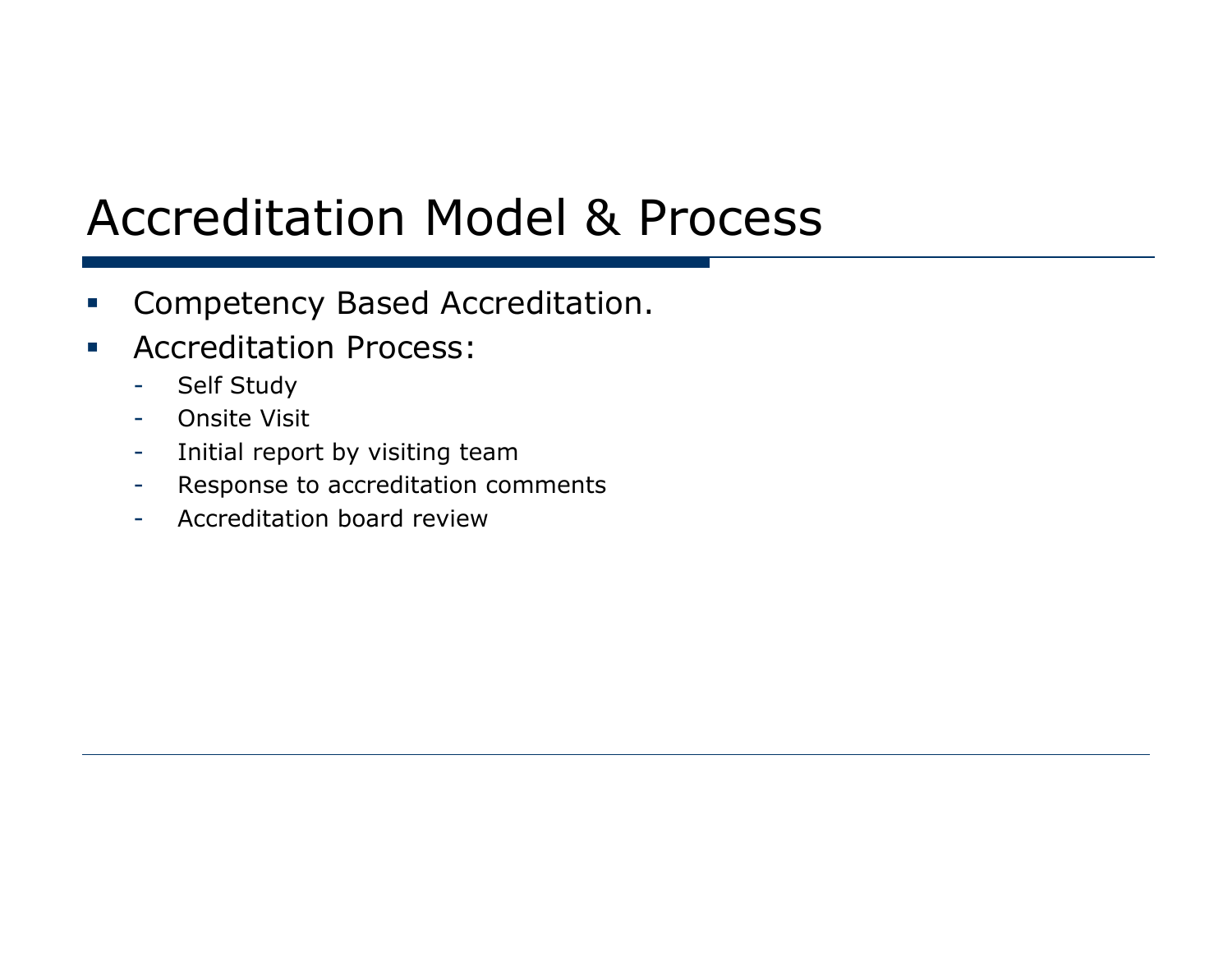# Accreditation History

 $\mathcal{L}_{\mathcal{A}}$  Accreditation by The Association of Technology, Management, and Applied Engineering (ATMAE) formerly National Association of Industrial Technology (NAIT)

1991: Application for initial accreditation filed.

- 1992: Provisional initial accreditation granted for first time.
- 1994: Full initial accreditation granted.

2013: Application for six-year re-accreditation filed.

2014: Full accreditation granted.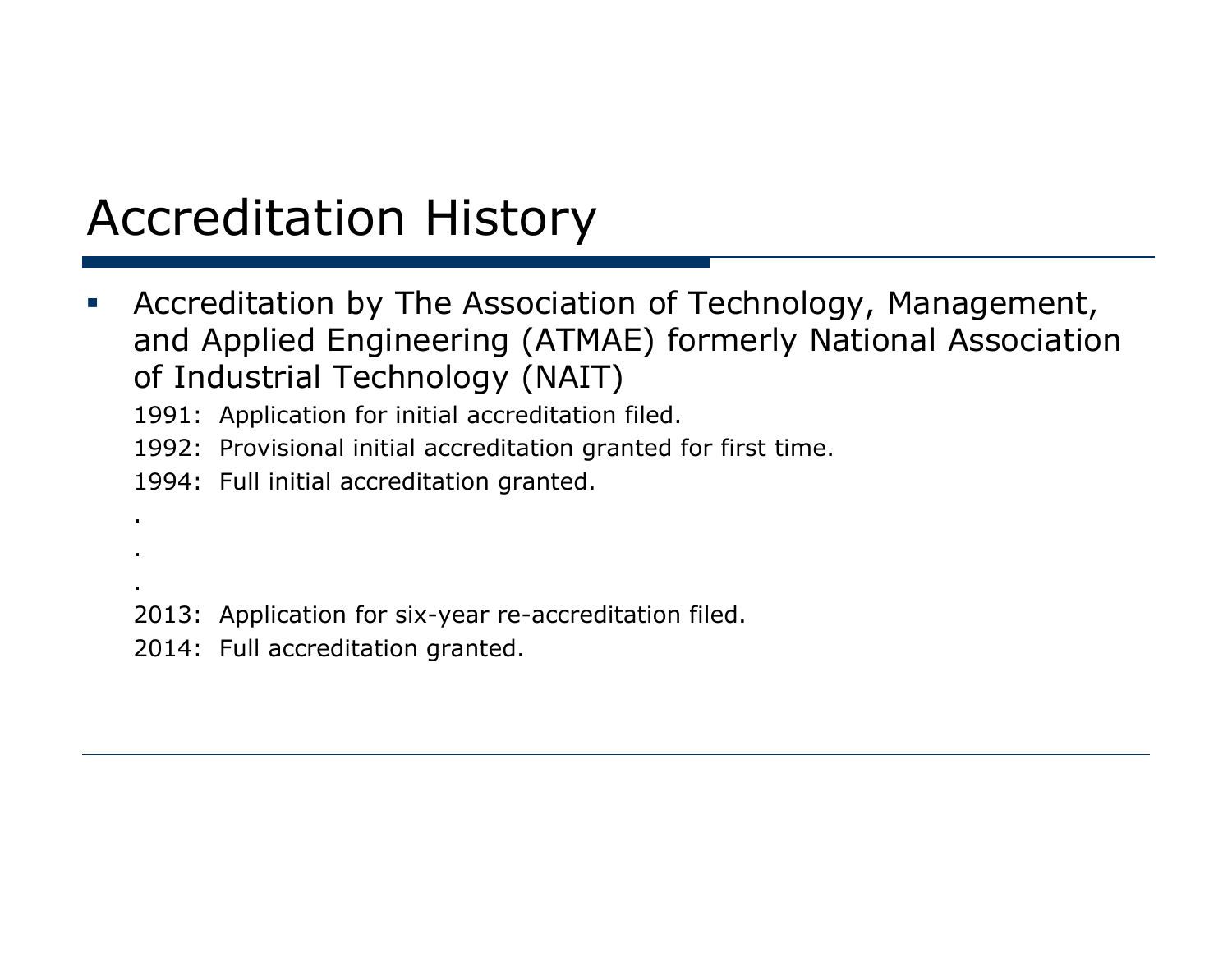#### Programs Accredited

- $\mathcal{L}_{\mathcal{A}}$ Construction Management (B.S)
- $\mathcal{L}_{\mathcal{A}}$ **Graphic Technologies**  $(B.A)^1$
- $\mathcal{L}_{\mathcal{A}}$  Manufacturing Technology (B.S) Advanced Manufacturing Design Metal Casting<sup>2</sup>
- $\mathcal{L}_{\mathcal{A}}$  Technology Management (B.A) On campus & Online
- $\overline{\phantom{a}}$ Dual Accreditation<sup>1&2</sup>
	- 1 The Accrediting Council for Collegiate Graphic Communications (ACCGC)
	- <sup>2</sup> Foundry Education Foundation (FEF)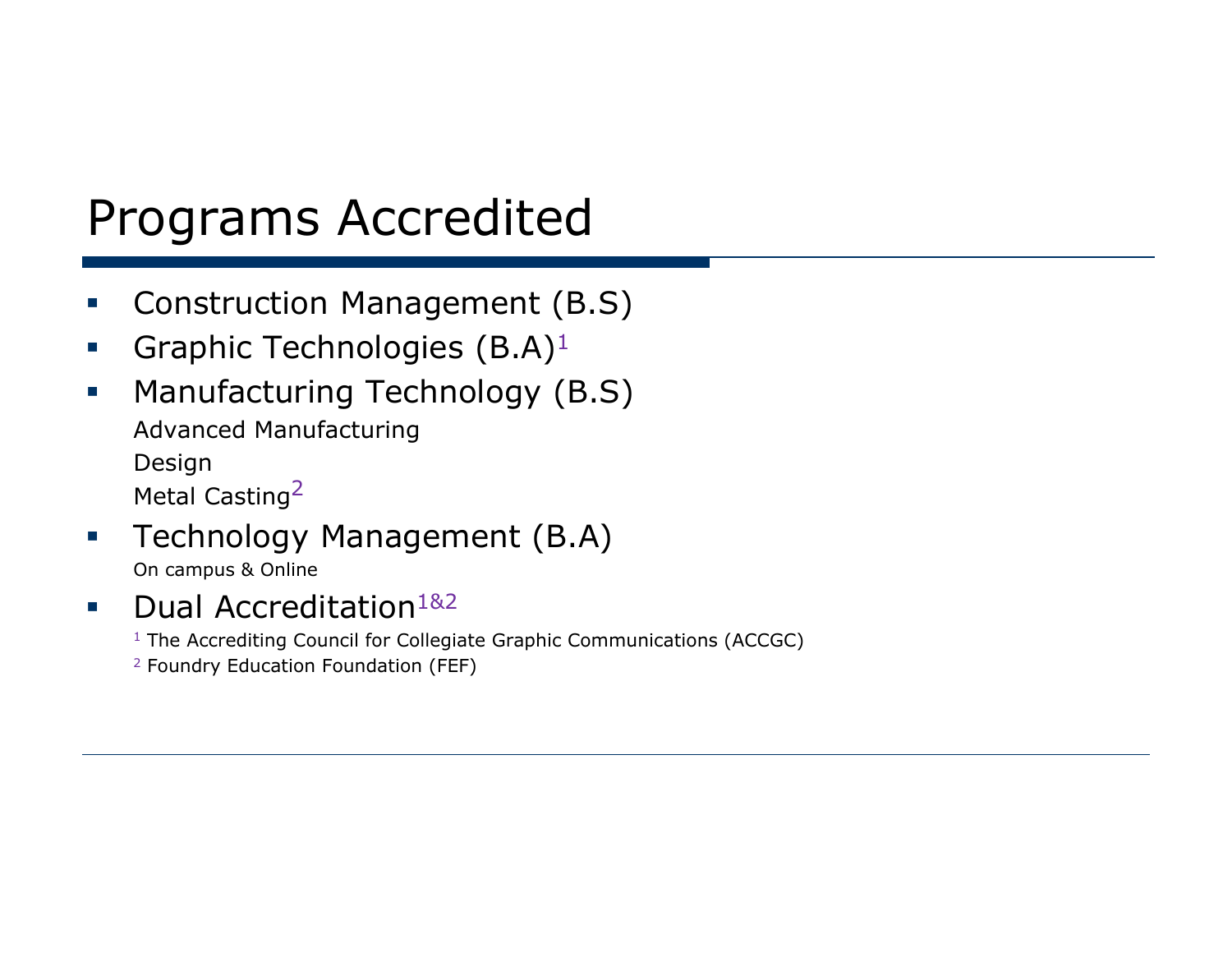#### Length of Accreditation

- $\mathcal{L}_{\mathcal{A}}$ ATMAE: Six Years - 2020
- $\blacksquare$ FEF: Six Years - 2019
- $\mathcal{L}_{\mathcal{A}}$ ACCGC: Six Years - 2020